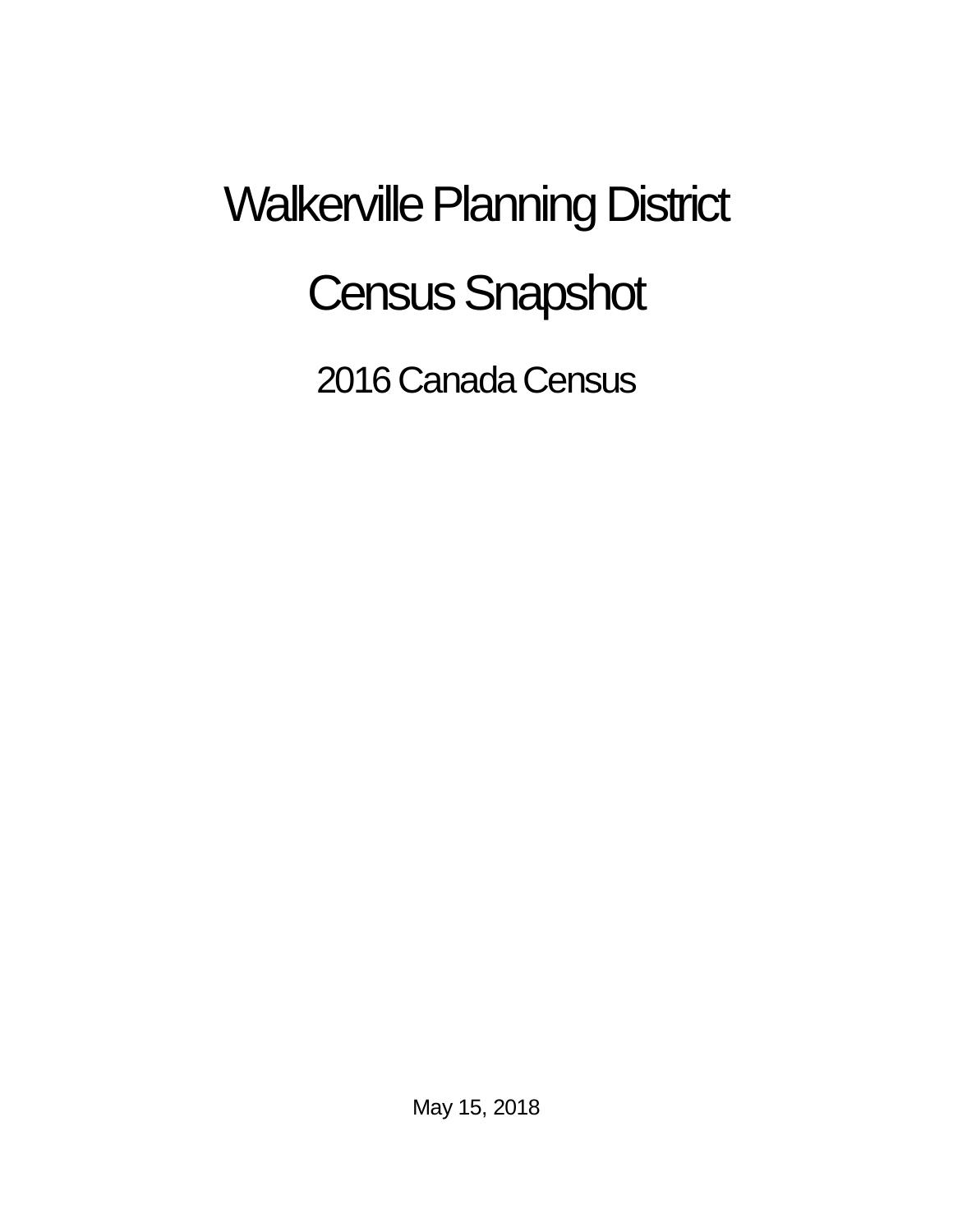City of Windsor Planning Department **Walkerville**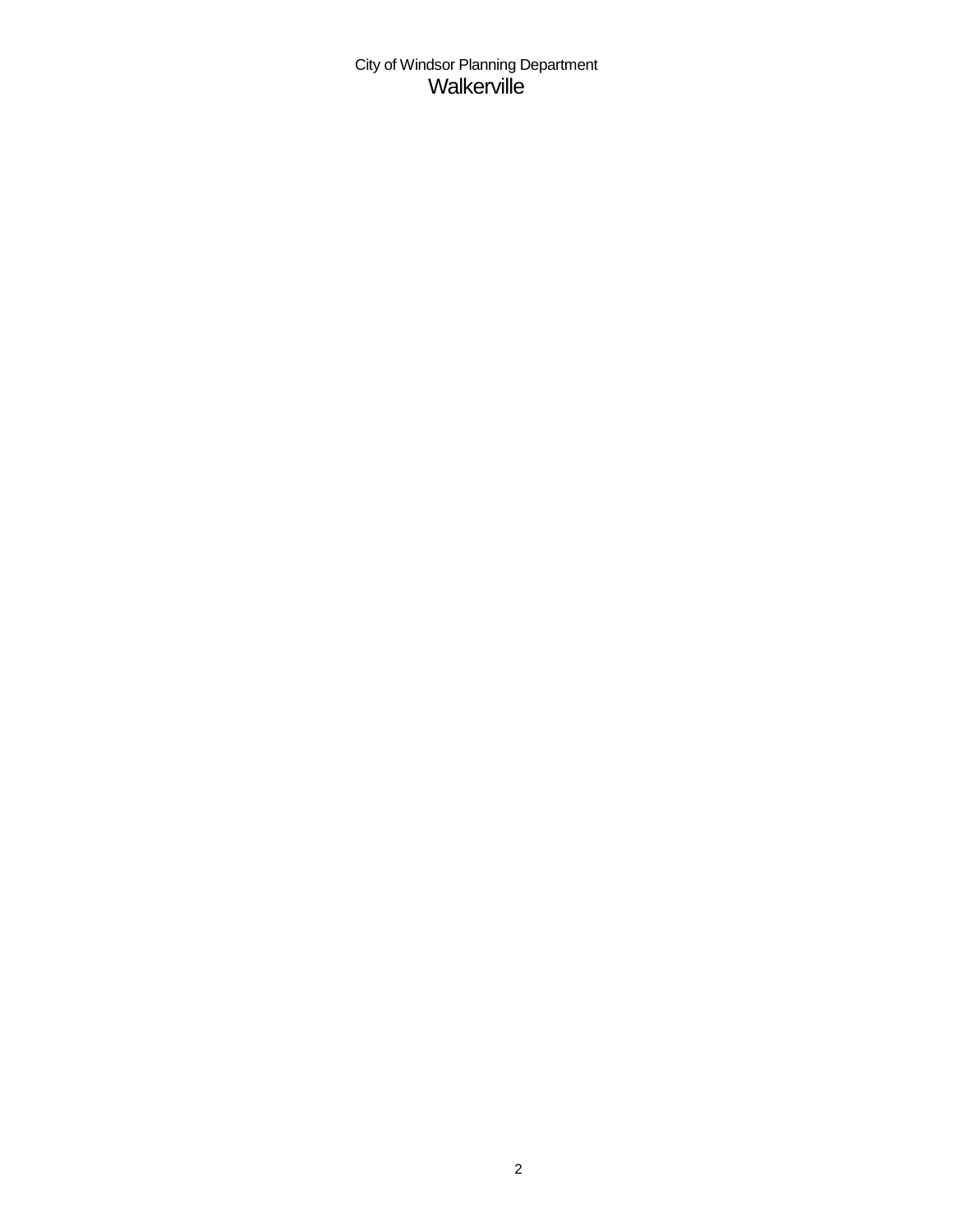## City of Windsor Planning Department 2016 Census Census Snapshot

| <b>Walkerville</b><br>2016 Census<br><b>Census Snapshot</b> |                |       |
|-------------------------------------------------------------|----------------|-------|
|                                                             |                | %     |
| <b>Total Population</b>                                     | 18,489         |       |
| Males                                                       | 9,068          | 49%   |
| Females                                                     | 9,421          | 51%   |
|                                                             |                |       |
| <b>2016 Population by Age</b>                               | 18,489         |       |
| 0 to 4 years                                                | 1,048          | 6%    |
| 5 to 9 years                                                | 1,011          | 5%    |
| 10 to 14 years                                              | 944            | 5%    |
| 15 to 19 years                                              | 1,094          | 6%    |
| 20 to 24 years                                              | 1,482          | 8%    |
| 25 to 29 years                                              | 1,533          | 8%    |
| 30 to 34 years                                              | 1,267          | 7%    |
| 35 to 39 years                                              | 1,248          | 7%    |
| 40 to 44 years                                              | 1,219          | 7%    |
| 45 to 49 years                                              | 1,345          | 7%    |
| 50 to 54 years                                              | 1,379          | 7%    |
| 55 to 59 years                                              | 1,287          | 7%    |
| 60 to 64 years                                              | 1,035          | 6%    |
| 65 to 69 years                                              | 891            | 5%    |
| 70 to 74 years                                              | 548            | 3%    |
| 75 to 79 years                                              | 416            | 2%    |
| 80 to 84 years                                              | 309            | 2%    |
| 85 to 89 years                                              | 222            | 1%    |
| 90 to 94 years                                              | 101            | 1%    |
| 95 to 99 years                                              | 23             | 0%    |
| 100 years and over                                          | $\overline{c}$ | $0\%$ |
| 0 to 14 years                                               | 3,018          | 16%   |
| 15 to 64 years                                              | 12,934         | 70%   |
| 65 years and over                                           | 2,499          | 14%   |
| 85 years and over                                           | 381            | 2%    |
|                                                             |                |       |
| Average age of population                                   | 39.0           |       |
| <b>Median age</b>                                           | 38.3           |       |
|                                                             |                |       |
| <b>Families</b>                                             | 4,679          |       |
| Persons per family                                          | 2.9            | 0%    |
| Total couple families                                       | 3,211          | 69%   |